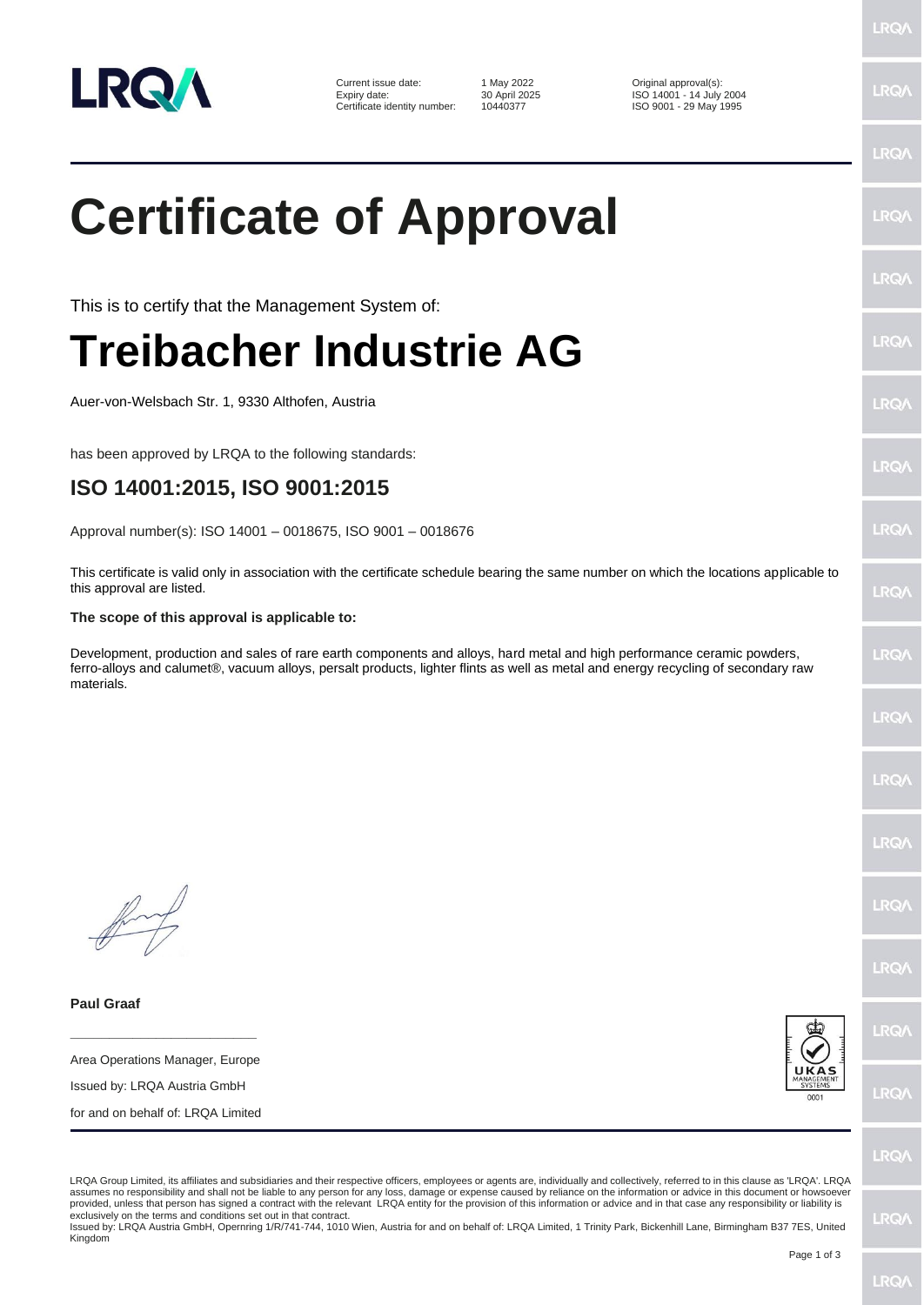

**LRQA** 

**LRQ/\** 

| <b>Certificate Schedule</b>                                                                                             |                                                                                                                                                                                    | LRQ/        |
|-------------------------------------------------------------------------------------------------------------------------|------------------------------------------------------------------------------------------------------------------------------------------------------------------------------------|-------------|
| Location                                                                                                                | <b>Activities</b>                                                                                                                                                                  | <b>LRQA</b> |
| Auer-von-Welsbach Str. 1, 9330 Althofen,<br>Austria                                                                     | ISO 14001:2015<br>Development, production and sales of rare earths<br>components and alloys, hard metal and high performance<br>ceramic powders, ferro-alloys and calumet®, vacuum | <b>LRQA</b> |
|                                                                                                                         | alloys, persalt products, lighter flints as well as metal and<br>energy recycling of secondary raw materials.                                                                      | <b>LRQA</b> |
|                                                                                                                         | ISO 9001:2015<br>Development, production and sales of rare earths<br>components and alloys, hard metal and high performance                                                        | <b>LRQA</b> |
|                                                                                                                         | ceramic powders, ferro-alloys and calumet®, vacuum<br>alloys, persalt products, lighter flints as well as metal and<br>energy recycling of secondary raw materials.                | LRQ/        |
| <b>Evonik Treibacher GmbH</b><br>Auer-von-Welsbach Str. 1, 9330 Althofen,<br>Austria                                    | ISO 14001:2015<br>Development, production and sales of persalts.                                                                                                                   | <b>LRQA</b> |
|                                                                                                                         | ISO 9001:2015<br>Development, production and sales of persalts.                                                                                                                    | <b>LRQA</b> |
| Mittlere Gurk Immobilienbesitz- und Infrastrukturdienste<br>GmbH<br>Auer-von-Welsbach Str. 1, 9330 Althofen,<br>Austria | ISO 14001:2015<br>Services for infrastructure for all companies at the site.                                                                                                       | <b>LRQA</b> |
|                                                                                                                         | ISO 9001:2015                                                                                                                                                                      | <b>LRQA</b> |
|                                                                                                                         | Services for infrastructure for all companies at the site.                                                                                                                         | LRQ/        |
|                                                                                                                         |                                                                                                                                                                                    | <b>LRQ/</b> |
|                                                                                                                         |                                                                                                                                                                                    | LRQ/        |
|                                                                                                                         |                                                                                                                                                                                    | <b>LRQA</b> |
|                                                                                                                         | 0001                                                                                                                                                                               | <b>LRQA</b> |
|                                                                                                                         |                                                                                                                                                                                    | <b>LRQA</b> |

LRQA Group Limited, its affiliates and subsidiaries and their respective officers, employees or agents are, individually and collectively, referred to in this clause as 'LRQA'. LRQA<br>provided, unless that person has signed

Kingdom